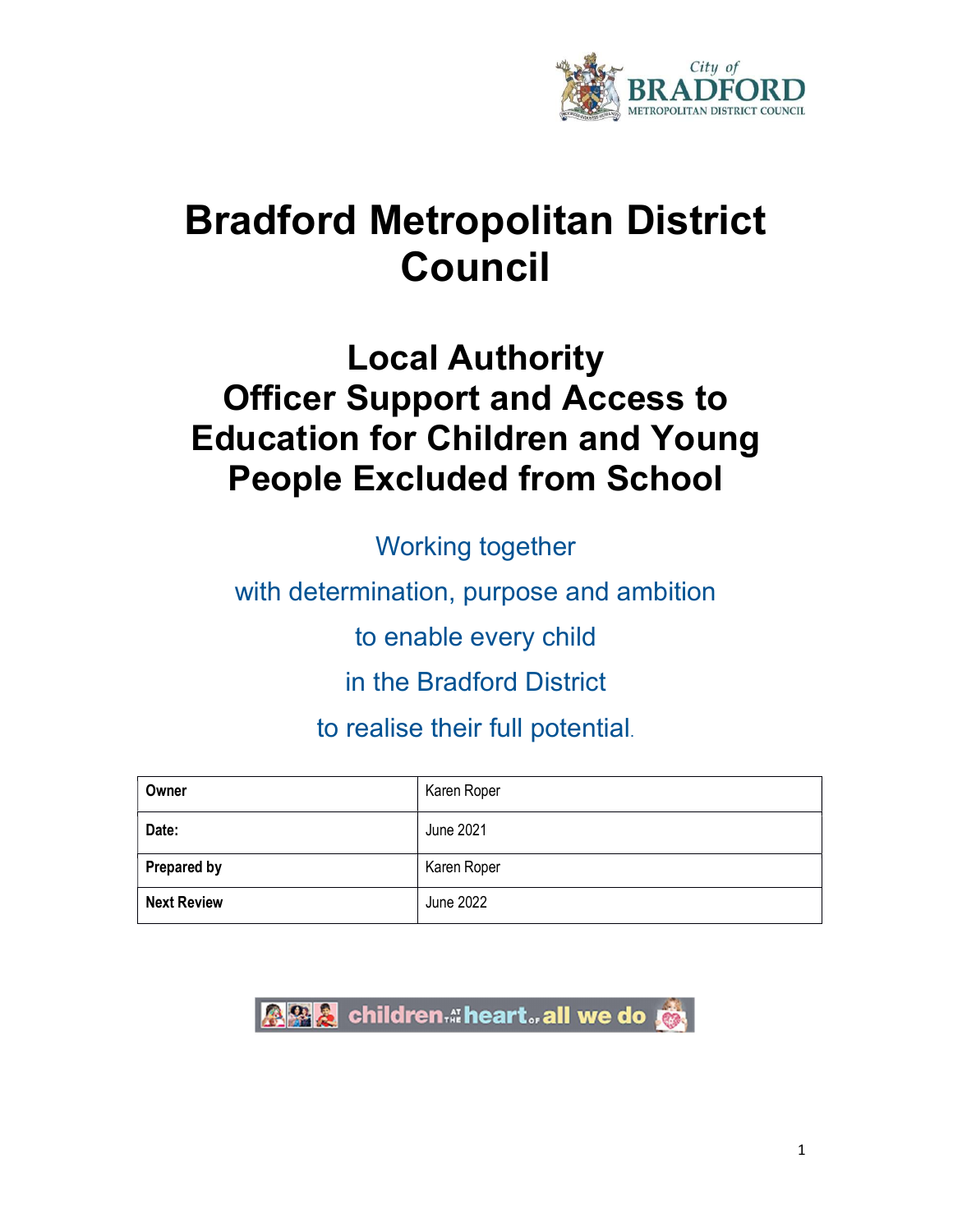

### Exclusions Team

#### 1. Introduction

- 1.1 This guidance sets out what the local authority will do to provide education for children of compulsory school age who, because of permanent exclusion, would otherwise not receive suitable education.
- 1.2 This guidance outlines the support available for children and young people permanently excluded, including details of the education offer through the process of exclusion. Should the pupil be removed from roll following exclusion, it shows the process that will take place after this; including details of when and how alternative provision will be arranged and the respective roles and responsibilities of the local authority, schools, parents/carers, alternative provision providers and other agencies.
- 1.3 This guidance details actions that the Exclusions Team (for contact see Appendix A) takes in connection to fixed term exclusions where schools have a duty to report to the Local Authority and the Governing Board as set out in the Statutory Exclusion Guidance 2017<sup>i</sup>.

#### 2. The underlying principles behind this guidance

- 2.1 Bradford Local Authority's Exclusions Team is committed to supporting the inclusion of children and young people and in supporting schools and settings in their efforts in this with a focus on the prevention of exclusion from school. We work alongside schools, alternative providers (AP), Pupil Referral Unit (PRU) and other services to signpost and support where pupils are at risk of exclusion.
- 2.2 It is widely discussed that the effects of exclusion are concerningly disparate, disproportionally affecting children with special educational needs and disability and those from minority groups<sup>ii</sup>; we know all too well any exclusion interferes with a child's right to an education and permanent exclusions in particular can have far reaching and serious consequences for a child's future.
- 2.3 Bradford is committed to ensuring that local advice about the exclusion process, what to expect and how to challenge decisions is provided to all parents and pupils especially when children have been subject to, or are at risk of, school exclusion, this is available on the Local Offer<sup>iii</sup>. In addition, parents will be supported by signposting to the right to a representative, such as Bradford Parent Partnership $\dot{v}$  or Coram legal services<sup>v</sup>, when attending the Governing Disciplinary Committee and Independent Review Panel in order to help level out the inequitable power dynamics of these meetings.
- 2.4 We will be proactive in supporting parents in preparing for meetings where the local authority cannot represent to governors, and to available resources as some parents can feel powerless in the process<sup>vi</sup>.
- 2.5 Alongside our local authority partners, AP Academy and PRU who provide education for permanently excluded pupils, we continually review processes for meeting the needs of our permanently excluded cohort, to ensure a seamless support network through the process of the exclusion with the child and family and then as we look to reintegration back into another school.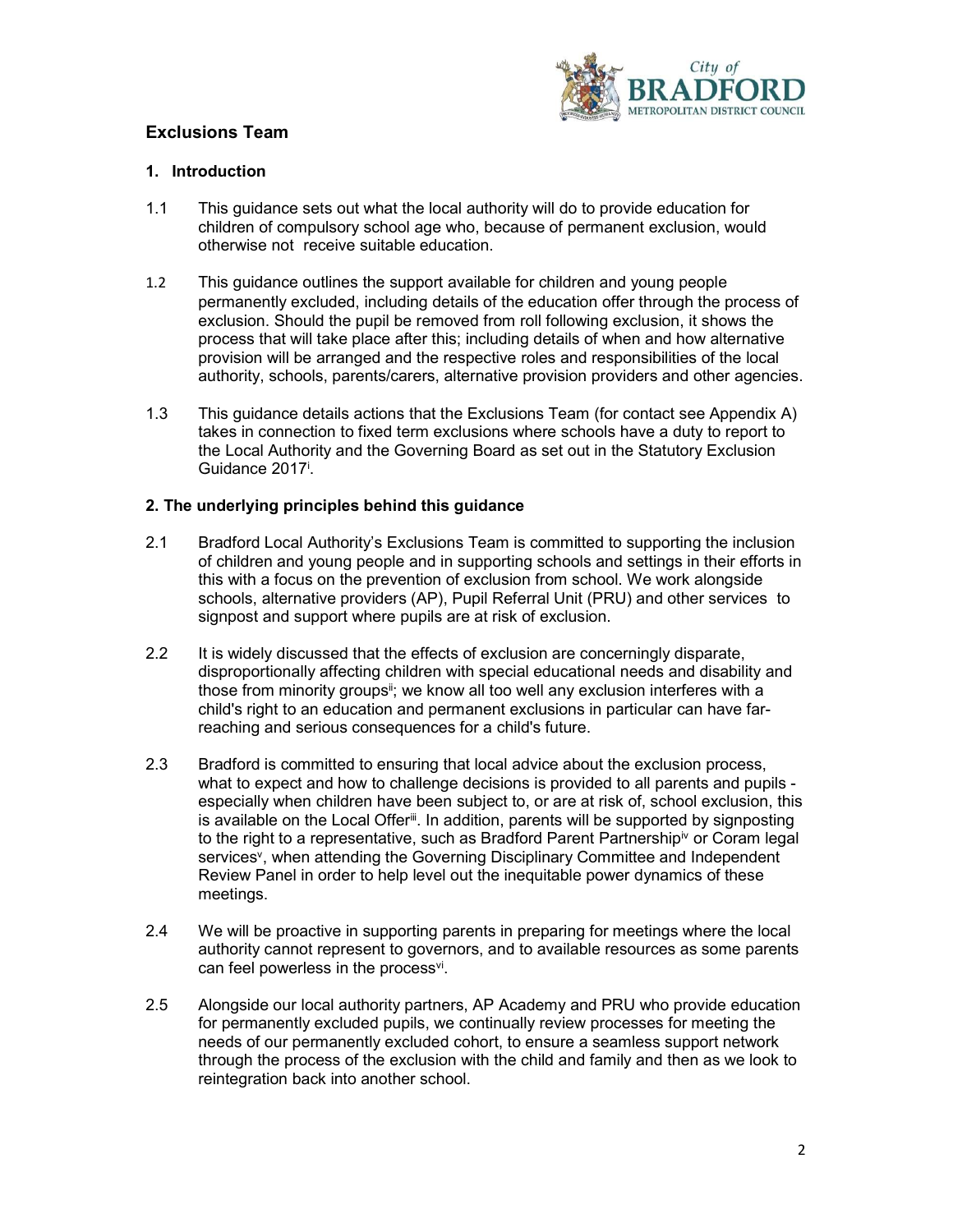

- 2.6 Bradford is committed to exclusion being an absolute last resort when nothing else will do. We aim to achieve this through multi-agency partnerships, using findings from data and recommendations from research connected to those vulnerable to school exclusions. We use reports to link with schools about fixed period exclusion, support with signposting where exclusion is not working and ensure Governors have met to consider re-instatement where required.
- 2.7 Where a permanent exclusion is made by a school, an officer in the team works with those involved to make sure that the government's exclusion guidance (2017) is followed and minimise disruption to a pupil's education so that exclusion from school does not mean exclusion from education.
- 2.8 We aim to ensure that all children and young people who are permanently excluded in the district receive a good education in order to maximise the learning potential of each individual is the fundamental aim of our joint work; to ensure that all children and young people are given the opportunity of an inclusive education that meets their specific needs.
- 2.9 We understand that children and young people who have special education needs or disability (SEND) at school support on the SEN register make up approximately half of the permanently excluded cohort<sup>vii</sup>, and is higher for fixed term exclusions. Thus by the nature of their SEND difficulties, and exclusion from school, they are at risk of failing to reach their true potential within an educational context; this guidance aims to address this issue and reduce inequality.

#### 3. Legal framework

- 3.1 The following legal guidance sets out key points in this guidance:
	- the Education Act 2002, as amended by the Education Act 2011;
	- the School Discipline (Pupil Exclusions and Reviews) (England) Regulations 2012;
	- the Education and Inspections Act 2006;
	- the Education Act 1996; and
	- the Education (Provision of Full-Time Education for Excluded Pupils) (England)
	- the Regulations 2007, as amended by the Education (Provision of Full-Time
	- Education for Excluded Pupils) (England) (Amendment) Regulations 2014.Alternative Provision January 2013

#### 4. Roles and responsibilities

- 4.1 Schools in Bradford, as in the rest of the country, (including mainstream schools, academies, free schools, independent schools, special schools and alternative provision) are required by law to make best endeavours to meet needs and use a graduated approach<sup>viii</sup> where there may be special educational needs as children and young people are not making progress from their individual baseline.
- 4.2 Disruptive behaviour can be an indication of unmet needs<sup>1</sup>. Where schools have concerns about a pupil's risk to exclusion due to behaviours that challenge, there should be a process in place to address the risk and consideration of alternatives to exclusions where this is not providing an effective sanction $<sup>1</sup>$ . This may be further</sup> referrals for support, planning actions from multi-agency meetings and reviewing early intervention actions focussed on assessment of need and appropriate provision. Schools can seek advice from the exclusions team and/or other support networks such as their academy trust or the other school groups.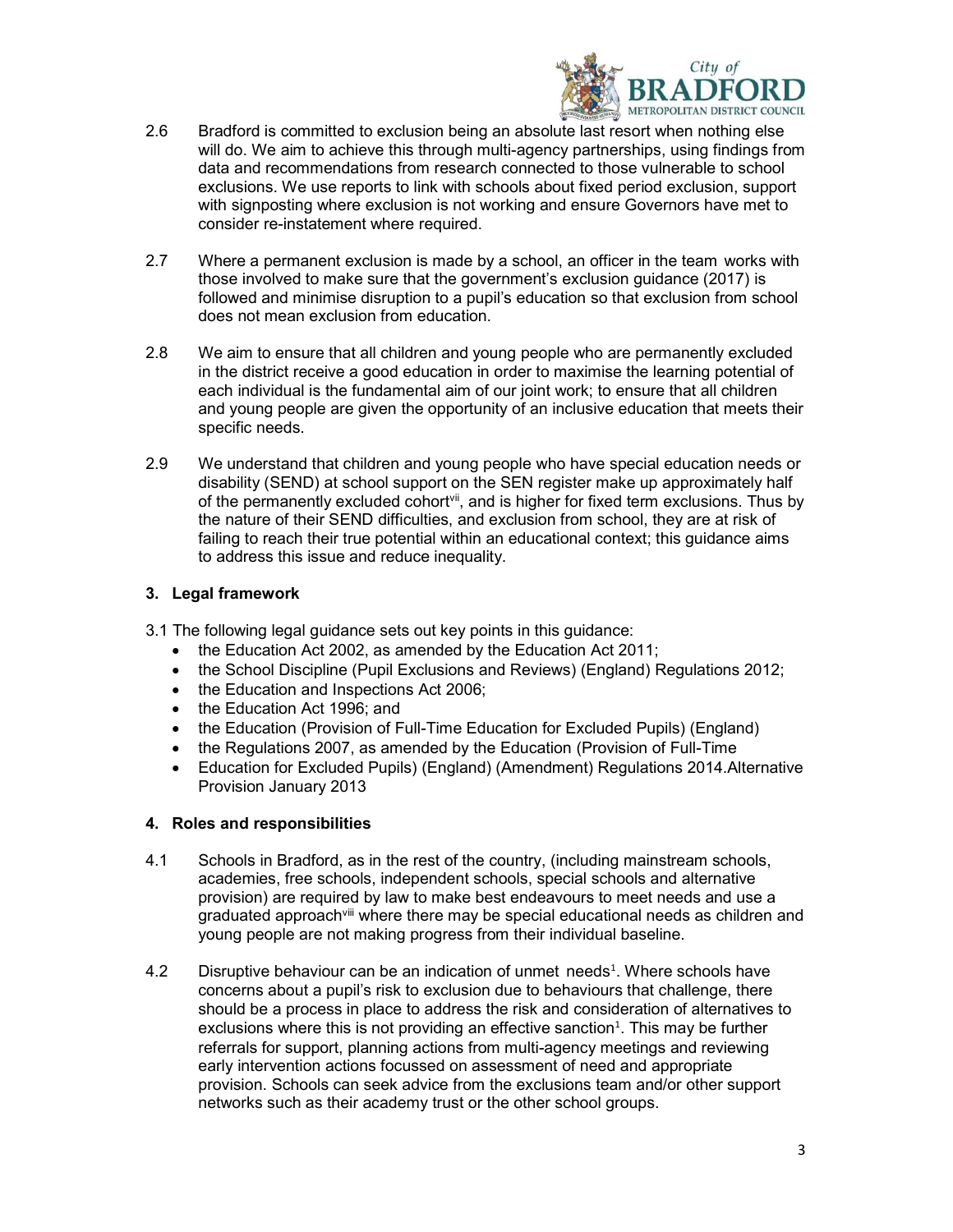

4.3 Governing bodies must ensure that arrangements are in place to hold schools to account for pupils in school at risk of exclusion, and ensure that school leaders follow their policies in respect of this vulnerable cohort, and that they have involved pupils and parents/carers to ensure that the needs of children at risk of exclusion are effectively supported<sup>ix</sup>. The statutory guidance indicates that schools should have early intervention in place to address underlying causes of disruptive behaviour which should include an assessment of whether appropriate provision is in place to support any SEN or disability that a pupil may have. The head teacher should also consider the use of a multi-agency assessment for a pupil who demonstrates persistent disruptive behaviour. Such assessments may pick up unidentified SEN but the scope of the assessment could go further, for example, by seeking to identify mental health or family problems $^1$ .

#### 5. Fixed term exclusions

- 5.1 Where a pupil has exclusions that take them above 15 days in a term The Exclusions Team contacts schools to gather information on the Governors meeting in considering reinstatement and outcomes. We will ensure parents have information on the exclusion process to support their understanding and enable their involvement in supporting their child. Schools are expected to share dates on Governor meetings where they are legally required to meet within two school days.
- 5.2 Where a pupil is given an exclusion over five days in one consecutive fixed period exclusion The Exclusion team will write to the school requesting notification of where education from day six to the end of the exclusion has been made.
- 5.3 Schools and parents can contact the Exclusions Team in order to obtain support, advice and guidance in relation to inclusion of pupils who are at risk of exclusion, generally and in relation to specific cases where consent is obtained (Appendix A).
- 5.4 The Exclusions Team will liaise with professionals and colleagues within both health and education as appropriate where we have consent in order to provide support to schools to ensure children at risk of exclusion have appropriate support.

#### 6. Permanent exclusion duties

- 6.1 If a school has made a permanent exclusion they will notify the exclusion team without delay<sup>1</sup> on day one of the exclusion, via the exclusionsteam@bradford.gov.uk inbox, sending in the completed EX1 and EX3 form, together with a copy of the notification to parents. This allows our AP and PRU to support the entry of the pupil as safely as possible and in meeting needs. Schools set and mark work for the first five days of the exclusion.
- 6.2 Where a school has initiated a fixed period exclusion prior to then making a permanent exclusion to follow when the fixed period ends they are responsible for day six education, as applicable, until the local authority duty at day six which is counted from the first day of the permanent exclusion decision.
- 6.3 The exclusion team officers will make contact with the parent and provider allocated as soon as possible to support parents to understand the process of the exclusion and understand the education offer through the exclusion process for their child.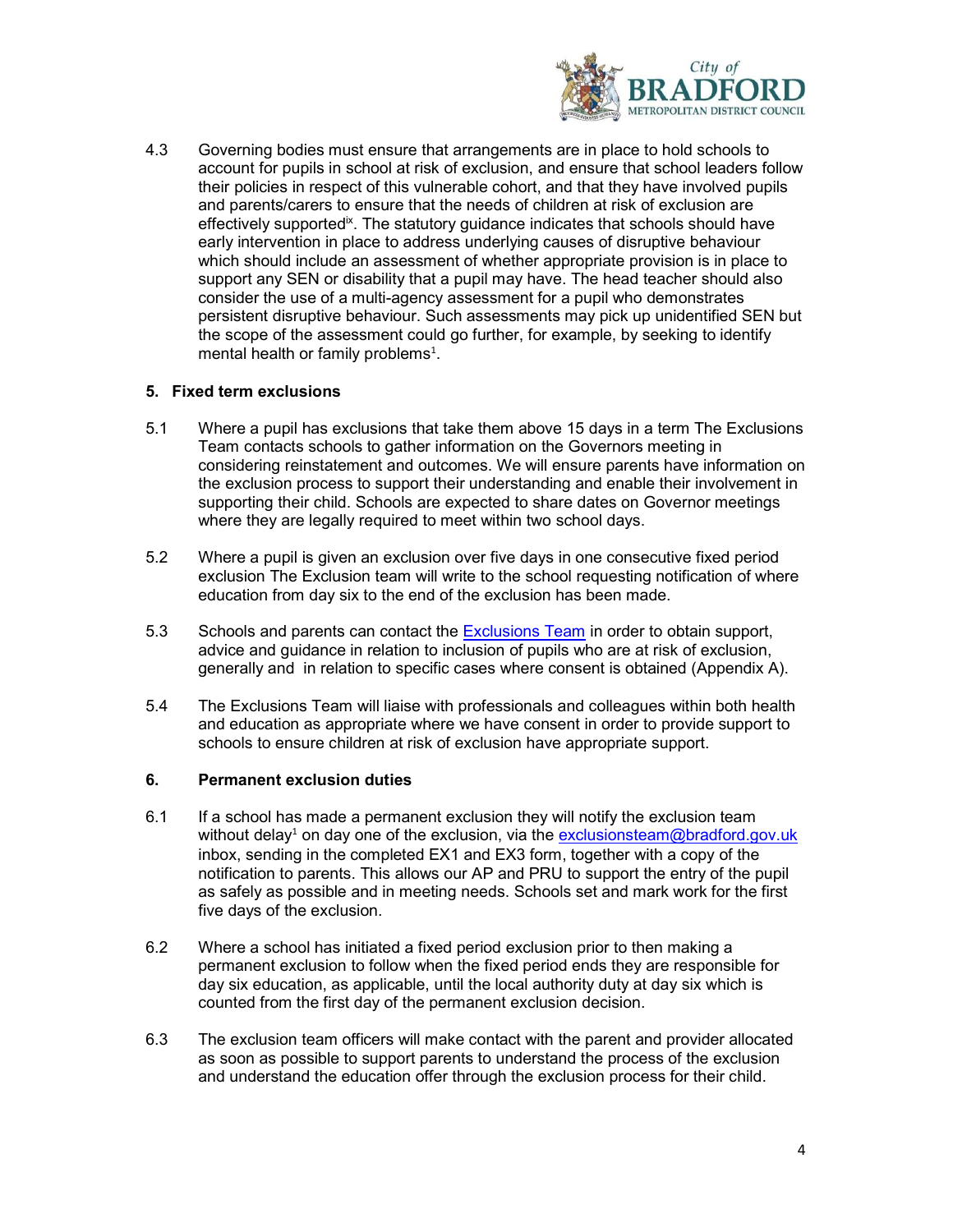

- 6.4 Where not invited to represent to the Governor Board meeting Local Authority Officers are available to parents to support them in preparing for the meeting and can be invited by the parent to attend as their support and to observe.
- 6.5 For maintained schools<sup>1</sup>, should parents request an independent review of the Governors decision, where the exclusion has been upheld by the Governing Board, and they request an SEN expert to attend, the Exclusions Team will link with the specialist teaching team for allocation of an impartial SEN expert.
- 6.6 For Academy schools<sup>1</sup>, should parents request an independent review if the Governors decision, where the exclusion has been upheld by the Governing Board, and they request an SEN expert to attend, the Academy Trust is responsible for the allocation of an impartial SEN expert.
- 6.7 The PRU or AP will admit the pupil by day six or sooner if possible to minimise disruption to education.
- 6.8 Local Authority PRU and our AP provider for provision for permanently excluded will ensure that permanently excluded pupils will be properly supported so that they have full access to education. Appropriate assessment will be undertaken and termly reviews with families on progress and next steps at each stage of the pupils stay with the AP or PRU.
- 6.9 The AP or PRU will support with reports and attendance at Fair Access<sup>x</sup> meetings when a pupil requires a new school setting. The exclusions team will also attend.
- 6.10 The AP or PRU, alongside the exclusions team and other agencies as appropriate, will support re-integration of the pupil following being permanently excluded and in line with the local authorities agreed reintegration after permanent exclusion (RAP) protocol where applicable. In all cases all parties will ensure that children, young people and their families are involved at every stage of the process using person centred planning as best practice in scaffolding for successful re-integration.

#### 7. Bradford Local Authority responsibilities shared with our commissioned permanent exclusion providers for permanently excluded pupils

- 7.1 Bradford Local Authority are responsible for arranging suitable education for all children of compulsory school age who, because of permanent exclusion, would not receive suitable education without such provision. This duty applies to all children and young people who live in Bradford regardless of the type or location of the school they would normally attend.
- 7.2 The law does not define full-time education but children and young people excluded should have provision which is equivalent to the education they would receive in school. Bradford Local Authority commissions places in AP Academy and Pupil Referral Unit who may provide one-to-one, pairs or small group teaching as required in which case the hours of one to one or paired/small group provision could be fewer as the provision is more concentrated. The allocated setting will determine the educational provision which could be made up of two or more part time provisions.
- 7.3 Where full-time education would not be in the best interests of a child because of reasons relating to their physical or mental health, Bradford Local Authority with the AP provider or PRU will endeavour to provide part-time education on a basis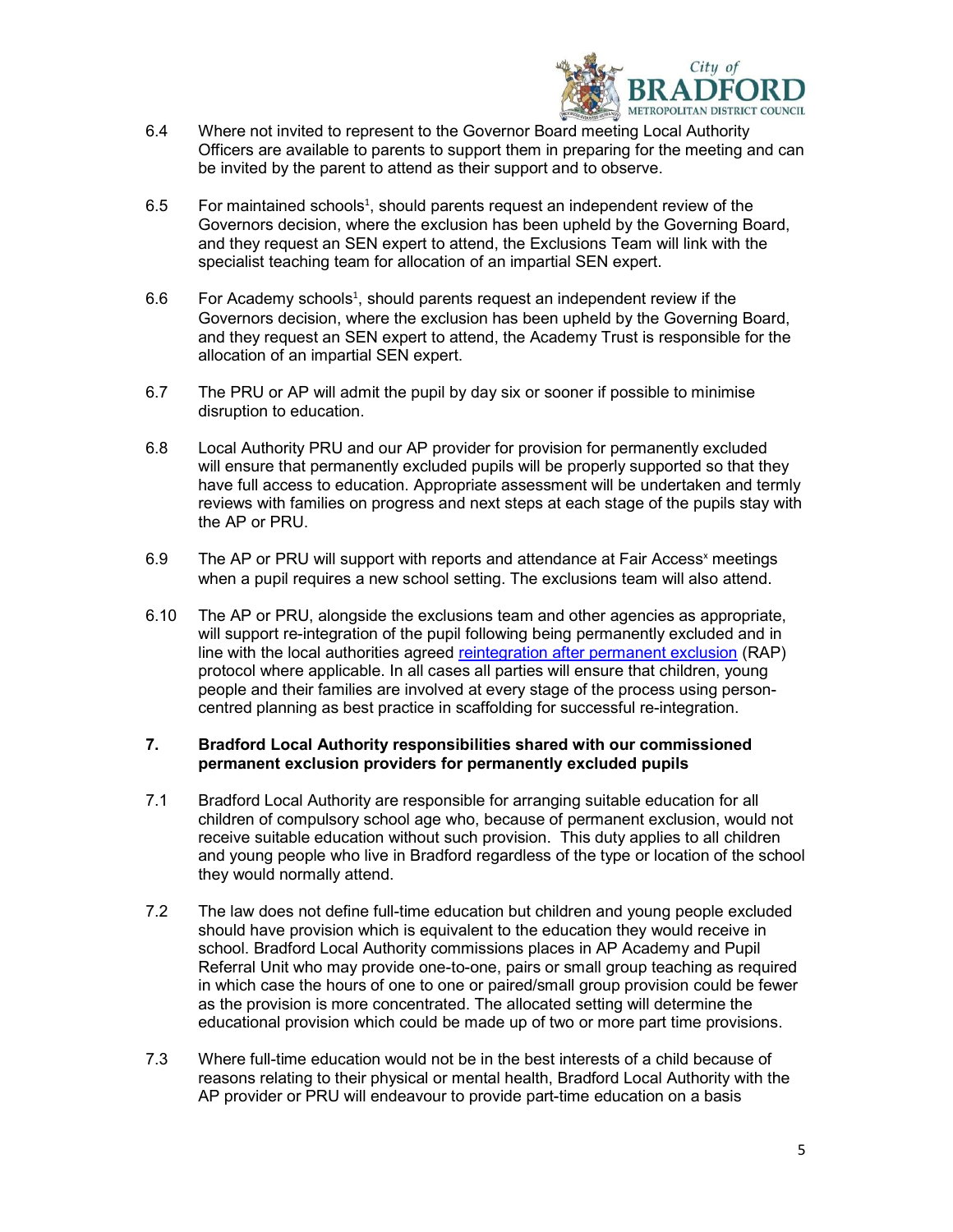

 which is considered to be in the child's best interests. This decision will be made with reference to advice from relevant educational and medical professionals.

- 7.4 The Senior Exclusions officer and the Strategic Manager are responsible, in liaison with our AP and PRU providers, for ensuring that Bradford Local Authority Children's Services fulfils its statutory duties in relation to education for pupils permanently excluded from school and therefore require alternative educational provision.
- 7.5 Parents/carers can contact the Exclusions Team in order to discuss their child's specific circumstances relating to school exclusion provision. This may be particularly appropriate in instances where they feel their child's educational, or SEND needs are not currently being addressed.

#### 8. Provision in Bradford Local Authority

- 8.1 Bradford Alternative Provision Academy based across two sites, Jesse Street and Aireview, provide on-site education for up to 50 permanently excluded pupils in Key Stage three and four. They commission other providers, such as College, to meet the needs of their diverse cohort in consultation with the local authority and parents.
- 8.2 Bradford's Pupil Referral Unit provides primary phase and key stage 3 places for permanently excluded pupils. From September 2021 they will provide 90 places.

#### 9. Ensuring children in Bradford who are permanently excluded have a good education

- 9.1 The AP or PRU will ensure teachers oversee the education and provision for pupils and provide regular updates to the Exclusion Team and parents/carers. The learning programme will provide educational attainment on a par with the pupil's mainstream peers where appropriate, particularly in English, Maths and Science (including IT) with appropriate accreditations and qualifications where identified.
- 9.2 Robust risk assessments where required will be carried out by the AP or PRU and where appropriate. They will ensure personal and social needs are identified and met and engagement, self-confidence and attendance are improved to overcome barriers to attainment and to enable pupils to thrive and achieve their potential in the education system.
- 9.3 There will be clearly defined objectives and next steps with the focus and aim on reintegration as set out in the previously mentioned RAP protocol.
- 9.4 Close liaison with the pupil's school identified for re-integration is essential and parents should be kept informed about progress and the pupil enabled to access school activities and events to promote feelings of belonging and security.

#### 10. Roles of Partners

- 10.1 The AP, PRU and reintegrating school role, as appropriate is to:
	- have a named person with responsibility for pupils
	- provide a flexible teaching programme
	- provide regular reports on the pupil's progress and achievements
	- provide an opportunity for the pupil to comment on their report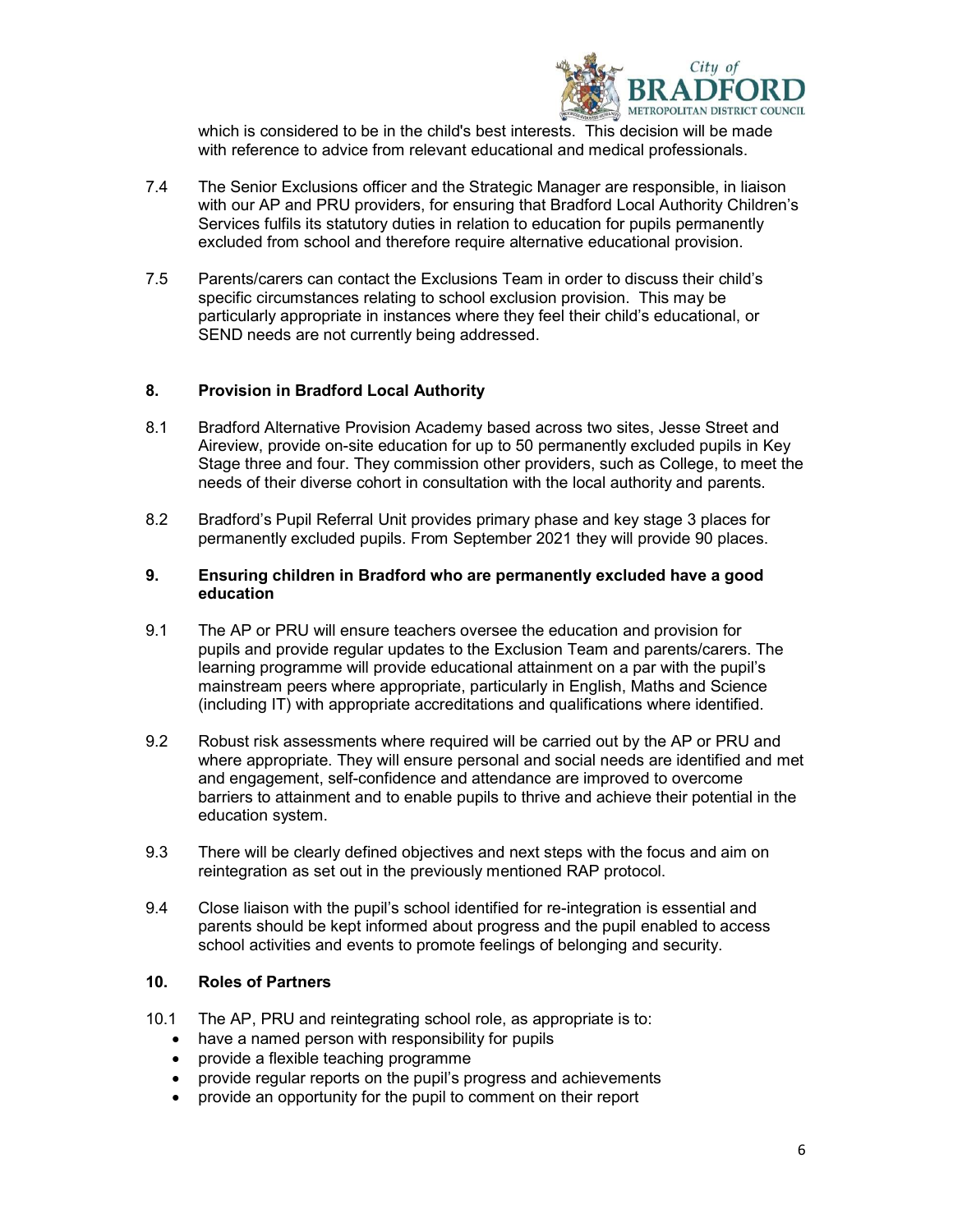

- ensure appropriate course work and any other relevant material is returned to school
- host and chair regular review meetings (normally every 6 weeks); produce action plans and distribute notes of these meetings; produce appropriate evidence for continuing support.
- provide materials for an appropriate programme of work and work plans
- maintain a plan, such as an Individual Health Care Plan, which records progress made towards a return to school
- ensure all staff are kept informed
- ensure appropriate arrangements, including entry and invigilation are made for all examinations
- work with Post 16 providers where appropriate and collect and record information about destinations
- provide the pupil's academic attainment levels including any relevant examination requirements
- make arrangements for EHCAs and EHCP Reviews where appropriate
- make arrangements for SATs
- assess coursework
- facilitate career interviews
- Support parents to organise transport
- arrange work experience placements as appropriate
- provide a named teacher with whom each party can liaise
- provide a suitable working area within the School, where necessary
- be active in the monitoring of progress and the reintegration into school, using key staff to facilitate the reintegration into school
- ensure that pupils who are unable to attend school, are kept informed about school social events, are able to participate, for example, in homework clubs, study support and other activities
- encourage and facilitate liaison with peers, for example, through visits and videos.

10.2 The pupil's role is to:

- engage with the AP or PRU and new school when identified
- be prepared to communicate their views (with appropriate support)
- engage with other agencies as appropriate
- prepare for reintegration as soon as possible.

10.3 The parents'/carers' role is to:

- support the work of the PRU or AP and input into the plan for reintegration
- be willing to work together with all concerned
- be present and input at meetings
- provide early communication if a problem arises or help is needed
- reinforce with their child, the value of a return to school

10.4 The Exclusion Team role is to:

- liaise with the key person in schools, parents PRU or AP as required
- liaise, where appropriate, with outside agencies
- be sensitive to the needs of the child and family
- attend review meetings where appropriate
- help set up an appropriate reintegration programme at the earliest opportunity as soon as the pupil is ready to return to school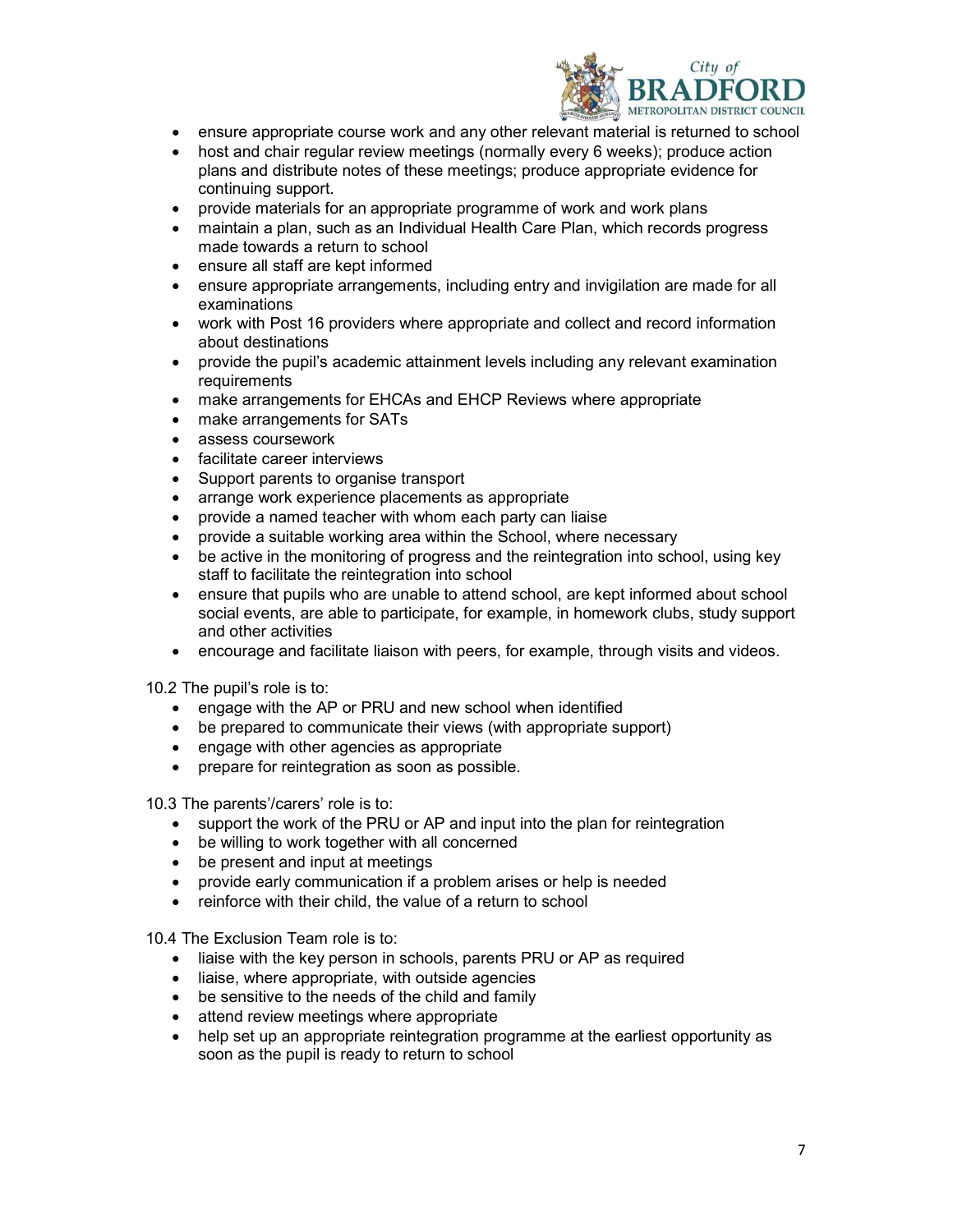

#### 11. Reintegration after permanent exclusion<sup>Viii</sup>

- 11.1 The aim of the provision at the AP and PRU following a permanent exclusion and the pupil becoming single registered will be to reintegrate pupils back into school at the earliest opportunity as soon as they ready or parents wish for a mainstream return $\text{v}$ iii.
- 11.2 A reintegration programme will be put together following discussion with the child or young person, parent/carer, school, relevant professional(s) and other involved agencies as appropriate once a school is identified at Fair Access<sup>x</sup> with support from the AP//PRU provider, following the RAP process where this is deemed appropriate.
- 11.3 In exceptional cases it may not be possible for the child to return to school on a full time basis initially. The AP or PRU, with parents and the receiving school should provide an individually tailored reintegration plan with extra support to fill gaps. Reasonable adjustments should be made to provide suitable access.

#### 12. Pupils who are not on a school roll

12.1 Bradford Local Authority retain responsibility for supporting Bradford children who are not on roll at a school, these may include children who are awaiting placement at Fair Access who are new to Bradford and currently in a PRU due to a previous permanent exclusion in their last authority (see Appendix B). In these instances, the Admissions Team will link with Exclusions Team Senior Officer to discuss future educational provision. This may include interim provision through the AP or PRU offer, in which case additional information will be sought.

#### Appendix A Exclusion Team contacts.

| Karen Roper                           | Senior Exclusions Officer 01274 439333 |              |  |
|---------------------------------------|----------------------------------------|--------------|--|
| Paul Jennings                         | <b>Exclusions Officer</b>              | 01274 432446 |  |
| Samantha Griffiths Exclusions Officer |                                        | 01274 435239 |  |
| email: exclusionsteam@bradford.gov.uk |                                        |              |  |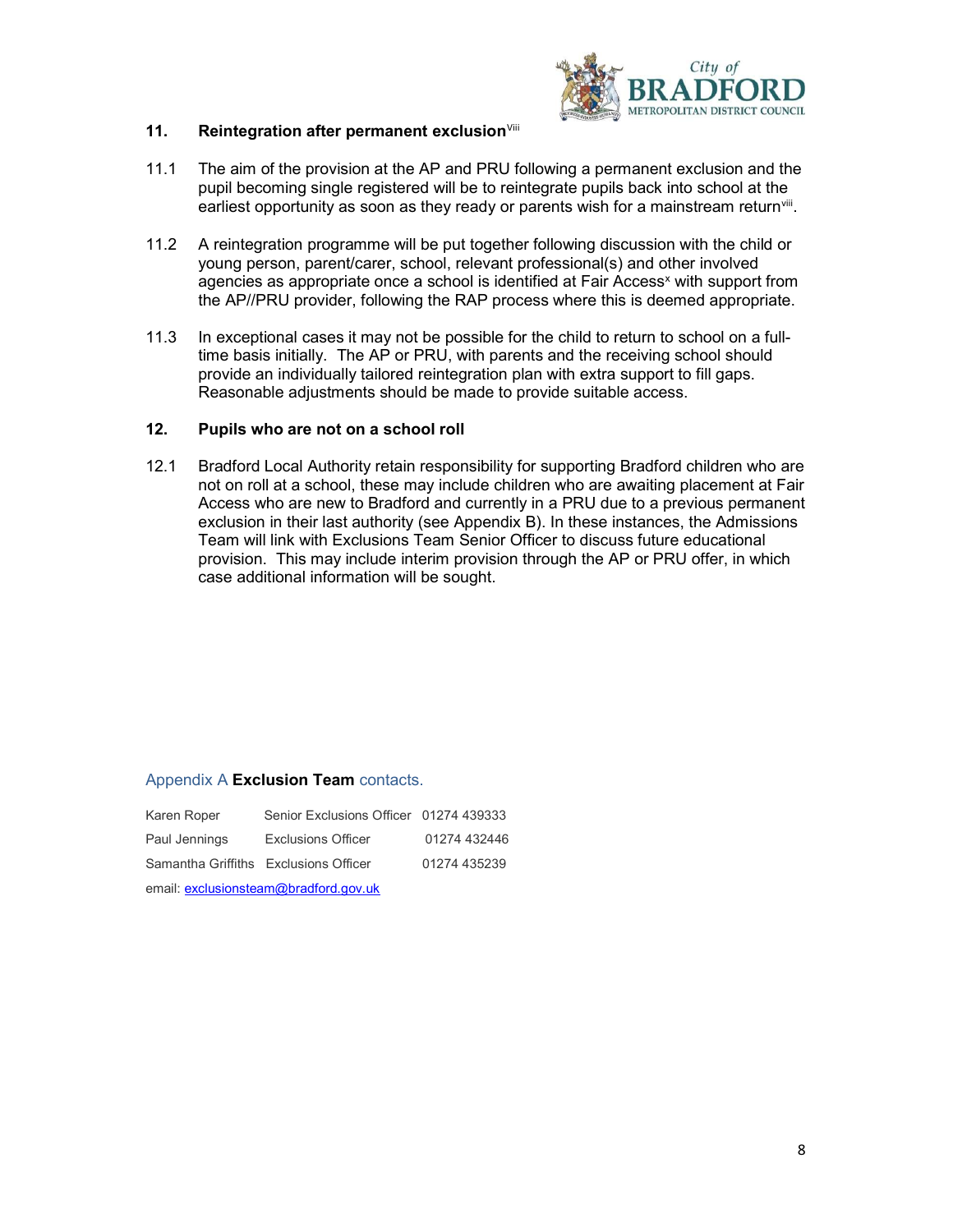

#### Appendix B

Access to Education for Pupils New to Bradford